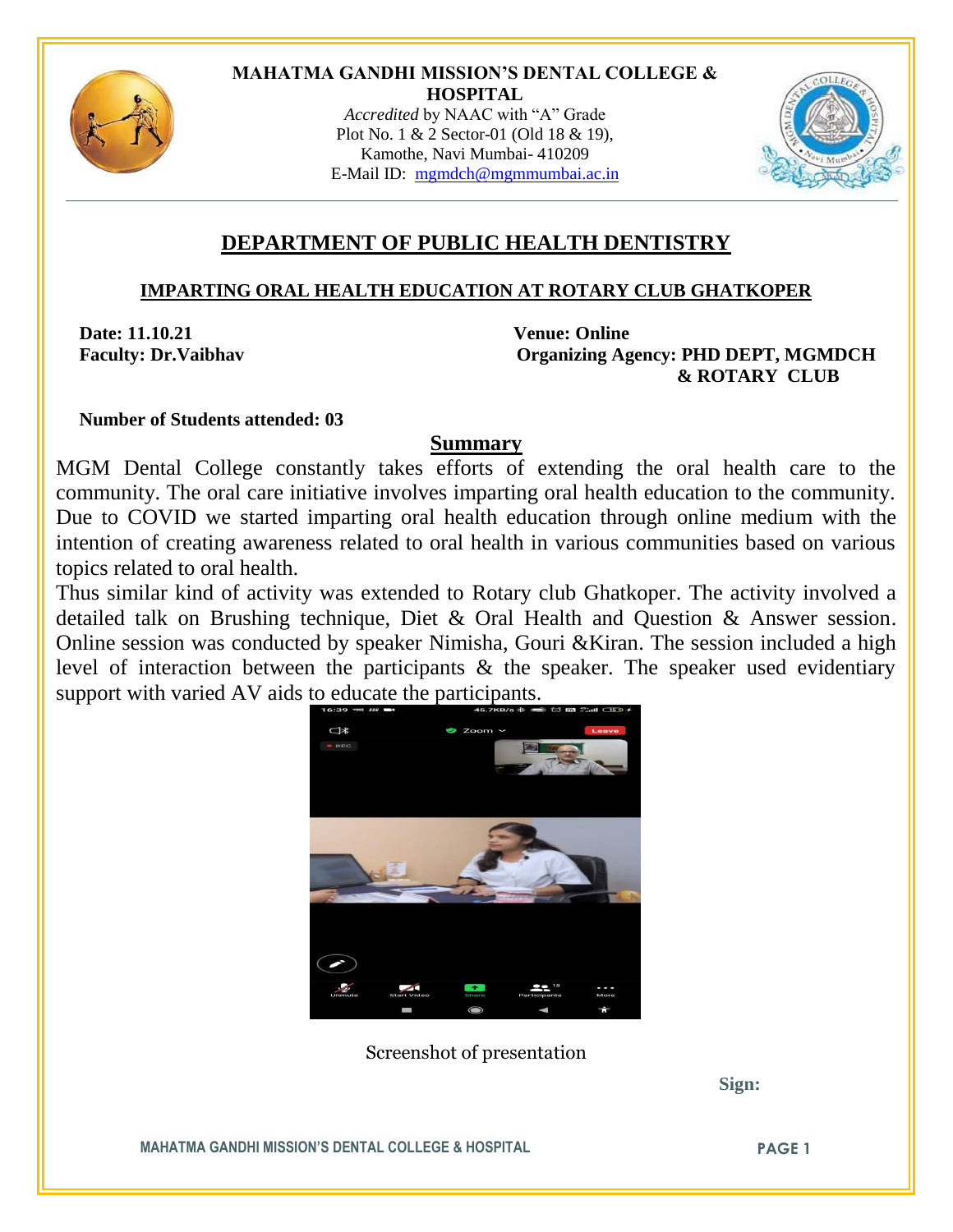# Screenshot of presentation



List of attendees

 **Sign:**

**MAHATMA GANDHI MISSION'S DENTAL COLLEGE & HOSPITAL PAGE 2**